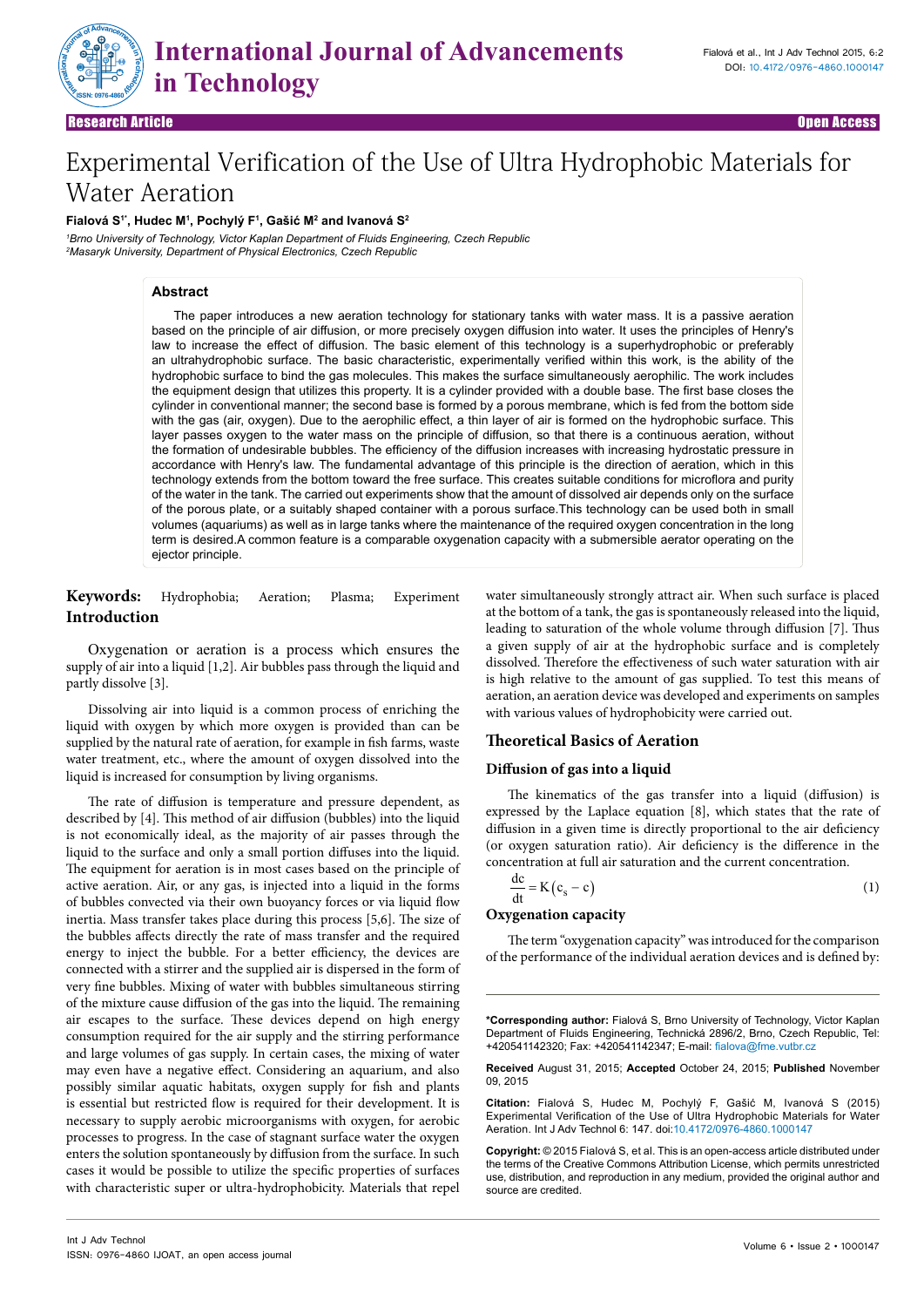#### $OC = K.C$  $(2)$

# **Henry's law**

Henry's law [8] applies generally to the solubility of gases in liquids as follows: "At a constant temperature, the amount of a given gas that dissolves in a given type and volume of liquid is directly proportional to the partial pressure of that gas in equilibrium with that liquid." This law is very important when using air for aeration rather than oxygen, since it specifies the parameter for the permeability of individual gases into liquids. It can be also written as:

$$
C_i = K_i P_i \tag{3}
$$

## **Principles and Description of the Experimental Device**

The basis of the entire experimental device is a set of an aeration element designed by [9]. It consists of a hydrophobic surface deposited on the starting porous material. The surface layer is in contact with the liquid. Compressed air is fed onto the bottom side of the porous material (Figures 1 and 2).

From past experience we know that the hydrophobic layer binds gas [7]. This creates a thin layer of air on the hydrophobic surface which is stable and in the sense of Henry´s law dissolves into the water. To meet this requirement, it is necessary to maintain the pressure difference between the air and the liquid at the site of the aeration element. The pressure difference is maintained automatically, based on the input differential pressure which characterizes the lifting capacity of the tested layer. The value of the pressure difference depends on the quality of the hydrophobic layer and the matrix used.

The carried gas (air) dissolves in water due to diffusion and therefore continuous feeding is necessary. For this purpose, a 100 liter pressure vessel was mounted to the circuit as well as a control valve connected to the blower (Figure 3).





Page 2 of 6

**Figure 2:** Aeration reactors with installed elements in the bottom part.



# **Description of the measuring techniques and a system diagram**

The aeration process is continuously monitored by a concentration sensor placed in the middle of the liquid column. The probe detects the amount of air dissolved in water and the temperature. The values of the aforementioned variables are sampled and transmitted to the evaluation unit every 2 minutes where all the data are backed up and simultaneously displayed.

All experiments were carried out without a free surface, i.e. the upper part of the reactor was closed and separated from the atmosphere by a water seal. The only changes during the experiments were in the differential pressure of the gas (air) supplied under the sample, or in other words the hydrophobic layer was saturated. The differential pressure was adjusted to the maximum limit, so as to avoid the spontaneous formation of bubbles and air runoff upwards the liquid column without dissolution.

**Sdp** – pressure difference sensor (Figure 4) - differential pressure transmitter DP 705, manufacturers NEWPORT, measuring range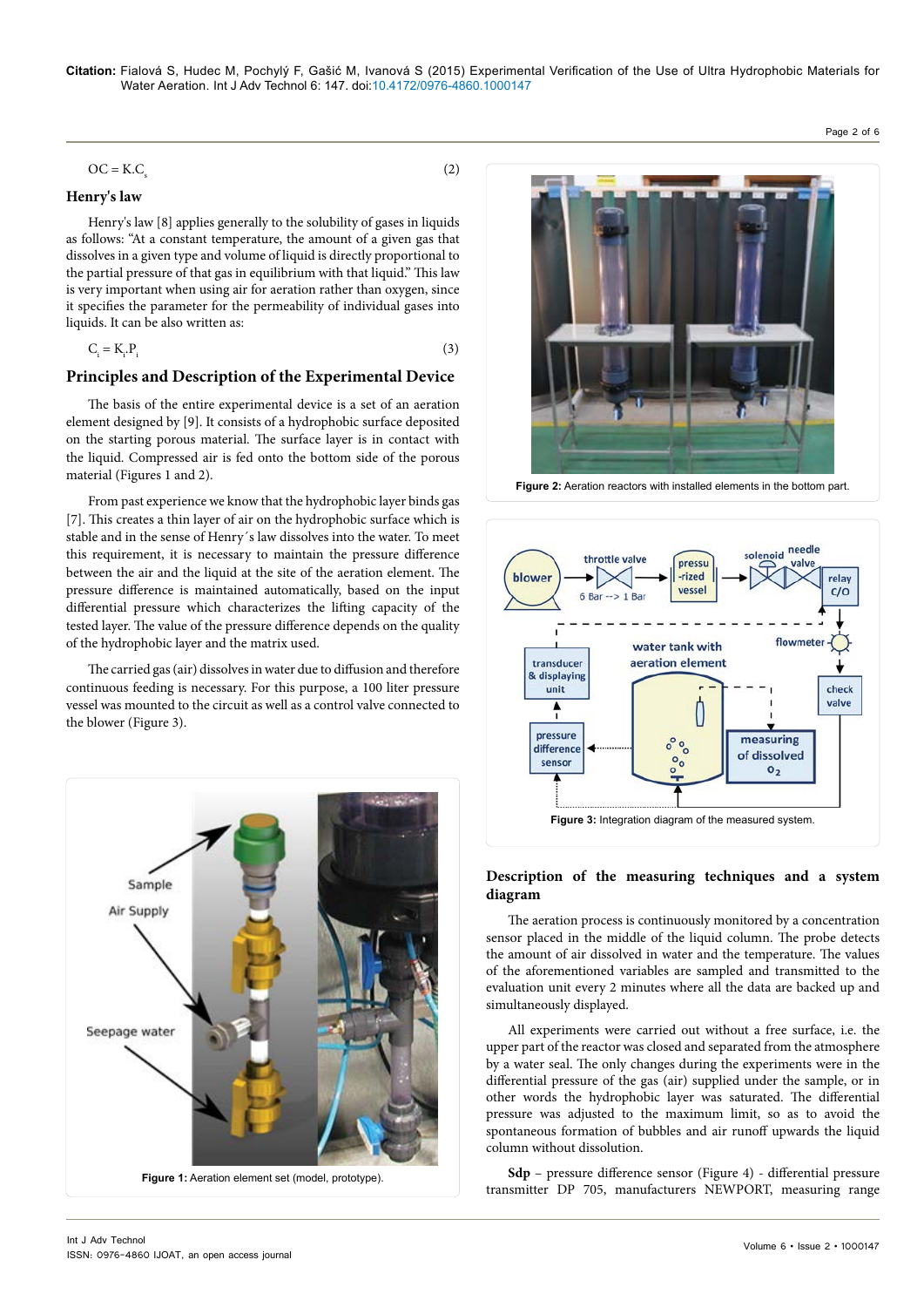Page 3 of 6

6 kPa (A), accuracy±0.25% of range, current output 4-20 mA, serial number 16524

**SkO** – measuring of disolved  $O_2$  (Figure 5) - dissolved oxygen concentration sensor ENDRESS+HAUSER OXYMAX type COS61D, Decoder unit CM442-10K6/0, the measuring range of 0-20 mg/l, accuracy±1% of range, temperature range -20 až 60° C

**P+R -** transducer+relay C/O+solenoid (Figure 6) – converter and regulator of pressure differential analog input 4-20 mA, regulation to constant differential pressure, control of the solenoid valve

# **Hydrophobic Sample Preparation**

The circular samples of foamed corundum ceramics InPor, 60 mm diameter, 20 mm thickness, were first ultrasonically cleaned in distilled water and subsequently dried in open air. The pore size of the InPor bases was measured by Quantachrome Poremaster ver.8.01 [10]. The best aeration results were obtained by samples with pore size of 100μm.

An atmospheric plasma nozzle jet generating high frequency nonisothermal plasma was used for sample pretreatment, patented by [11].

A Construction diagram and an Electrical Wiring Diagram of the plasma jet with slit nozzle shown in Figure 7. The plasma jet was connected via an impedance matching unit to radio frequency (RF) generator (13.56 MHz). Argon was utilized as a working gas and delivered at a flow rate of 50 l / min.  $\mathrm{N}_\mathrm{2}$  or  $\mathrm{O}_\mathrm{2}$  were added to the working gas at a flow rate of 0.5 l /min. The length of the working gap of the plasma jet was 120 mm and the width was approximately 1.5 mm. The body of the plasma jet was made of heat resistant and chemically inert mica composite. The power of the RF generator was set to 300 W.

The samples were put on a conveyor belt moving under the plasma nozzle and the following conditions were chosen: sample surface distance from the plasma jet orifice was about 2-3 mm, speed rate of





the sample was 1, 3 m/min, the samples were treated twice. For plasma surface pretreatment of samples I2 and I3, argon with an admixture of  $\mathrm{O}_2$  or  $\mathrm{N}_2$  was chosen. After the plasma surface pretreatment, only upper layer of the two-component commercial hydrophobizing product Ultra Ever Dry (UED) [12] was sprayed. The surface modification was carried out on both sides.

On each side of the sample, the contact angles were measured. A drop of water with a volume of 2 µl was used for the measurement. The measurement results are summarized in Table 1, the contact angles are averaged.

# **Methodology for the Evaluation of Aeration Capacity**

The hydrophobic aeration device by [13,14] was installed to the bottom part of the aeration reactor and the whole volume was gradually filled with water. An oxygen sensor was installed at the upper part of the cylinder for the determination of oxygen content in water. The sensor was placed approximately in the center in both the vertical and the horizontal directions.

The measurements were executed after all the control systems were switched on, the appropriate differential pressure in the range of 2 to 70



**Figure 6:** See System Standard (Advex Instruments Ltd.).



**Figure 7:** Detail of the SEE System device with the testing sample and the droplets (only an example).

RF electrode,5- grounded electrode, 6- plasma.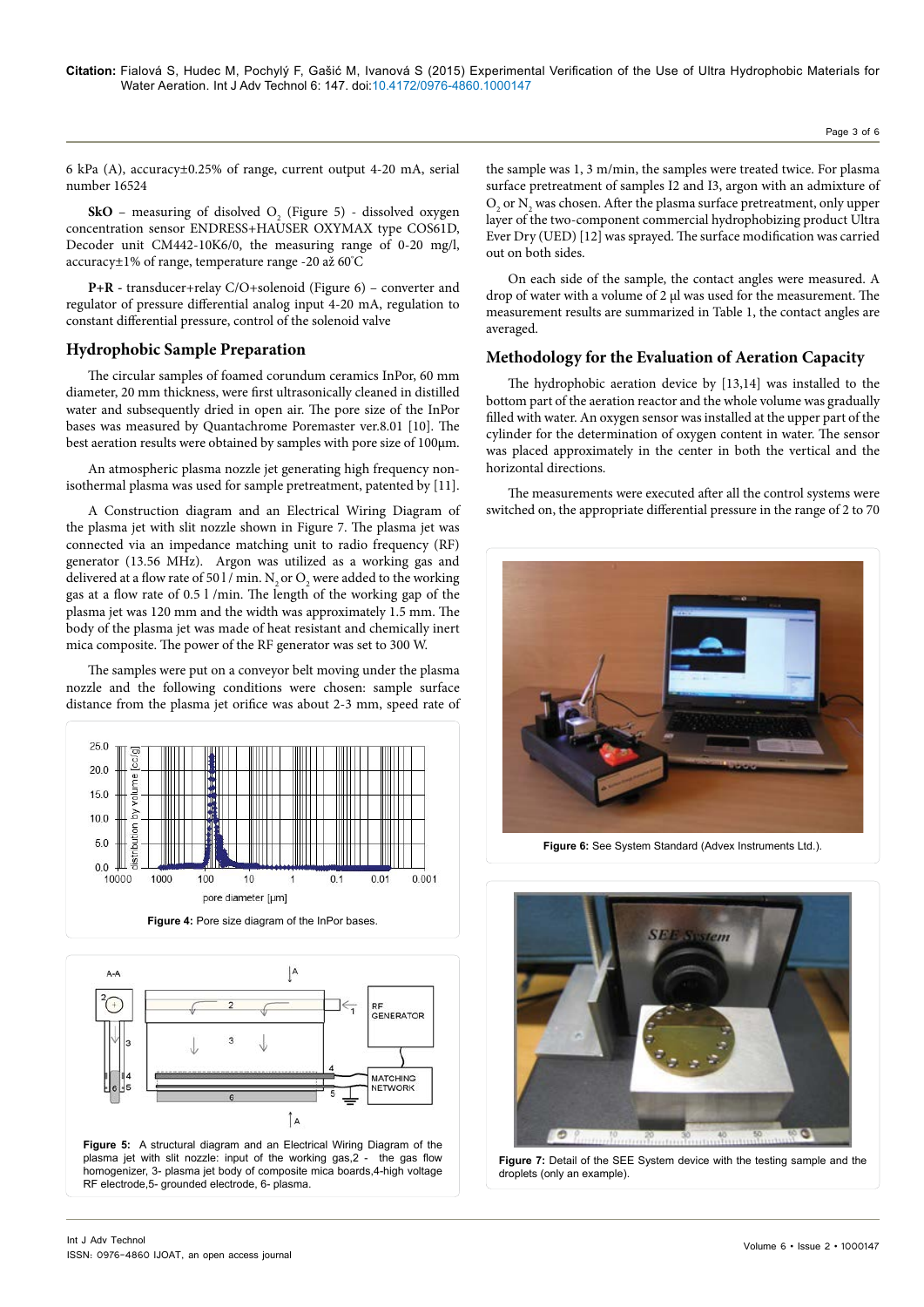mbar was set and time was allowed for the system to settle down. The current values of concentration, temperature and time were obtained from the measurements. Based on the theoretical basis provided in the section above, the solubility of the gas at ambient conditions (average temperature and pressure) was calculated. The default value of the pressure was the hydrostatic pressure value.

After the integration of equation (1), reaching the initial conditions, calculation of the integration constant and conversion to the common logarithm we get the equation:

$$
K.t = \ln \frac{(c_s - c_1)}{(c_s - c_2)} = \ln A
$$
 (4)

By substituting the measured data to equation (4) the progress of the function over time was obtained. By using linear regression on the function, the value K was obtained (Figure 8). From the measurement follows the linear dependence of the lnA on time, which validates equation (1).

The value K is according to equation (2) converted to an OC value and subsequently converted to standard conditions (T =  $20^{\circ}$ C, p = 101.3kPa) according to [15].

The above shown results demonstrate the status of specific samples, and while it is not explicitly possible to declare, clearly defective types of layers appeared during the test. It can be concluded that from the category of directly measured quantities, the samples labeled I1, I2 and I3 performed best in terms of oxygenation capacity efficiency and simultaneously attained above-average results in durability and functionality of the surface. Table 2 shows the long term tests on one sample that highlights the final oxygen concentration that can be reached.

Among the indirectly measured worse outcomes were inhomogeneity of the surface layers and variable permeability of the individual base layers which resulted in relatively broad range of differential pressures. A general conclusion can be drawn that the samples with fine grain structure are preferred due to their higher

| Sample | Plasma<br>pretreatment | <b>Product</b> | Curing         | <b>Contact Angeles</b><br>water |                 |  |
|--------|------------------------|----------------|----------------|---------------------------------|-----------------|--|
|        |                        |                |                | side a                          | side b          |  |
| 11     |                        | UED S+V        | $50^{\circ}$ C | $150.9^\circ$                   | $147.0^{\circ}$ |  |
| 12     | Ar + $O_2$ /-          | UED V          | $50^\circ$ C   | $151.0^\circ$                   | $150.9^\circ$   |  |
| 13     | Ar + $N_2$ /-          | UED V          | $50^{\circ}$ C | $151.5^\circ$                   | $150,4^{\circ}$ |  |

Table 1: The contact angles for a drop of water with a volume of 2 µl per individual samples of surface-modified foaming corundum ceramics InPor.



resistance and therefore qualitatively higher level of regulation.

Any hydrophobic coating will degrade over time. The degradation is so far described by visual observation and the suppressed ability to saturate liquid with gas. In the first stage, gradual loss of mirrored surfaces (sign of bonded air layer) occurs. The degraded surface is not able to bind the layer of gas (air) and in terms of diffusion becomes idle. In the second stage of the degradation process, gradual seepage of the liquid through the porous matrix occurs. Ultimately, complete flooding of the volume below the sample occurs and thereby aeration ends. The difference between a functional and a degraded hydrophobic surface is shown in Figure 9.

#### **Conclusion**

Passive aeration is a technology that uses one of the special properties of ultra-hydrophobic surfaces. This property consists of the hydrophobic surface being also strongly "aerophilic". Adhesive forces on the ultra-hydrophobic surfaces are capable of "extracting" the gas from the liquid but on the other hand bonding the gas layer on its surface. Now this capability is used in the described technology.

It was shown in this work that it is possible to maintain a relatively thick layer of air on the surface of the hydrophobic membrane. This air dissolves in water by diffusion. If the membrane/porous plate is placed at a sufficient depth where it is exposed to hydrostatic pressure, the dissolution reaches a higher intensity, in accordance with Henry's law. It is therefore obvious that this technology of aeration is more effective than aeration in an open surface tank effected by diffusion from the free surface.

This technology may be used wherever it is necessary to ensure a long-term constant concentration of oxygen, for example in water tanks, aquariums and the like. It is not suitable for use in applications where a short term increase in oxygen concentration is necessary. In such cases, for example bubble aeration may be used. For aeration based on the microbubble theory the inputted air dissolves only partially in water, so that the efficiency of aeration relative to the energy input is very low. The comparison of the commercially used bubble aerators and passive aerator with various types of membranes can be seen in Tables 3 and 4.

| Time [hr]       | 50   | 100  | 150  | 200  | 250  | 275  |
|-----------------|------|------|------|------|------|------|
| $C_{1}$ [mg/l]  | 3.40 | 3.72 | 3.96 | 4.15 | 4.32 | 4.49 |
| $C_{12}$ [mg/l] | 3.48 | 3.94 | 4.28 | 4.60 | 4.86 | 4.90 |
| $C_{12}$ [mg/l] | 3,13 | 3.54 | 3.84 | 4.13 | 4.38 | 4.46 |



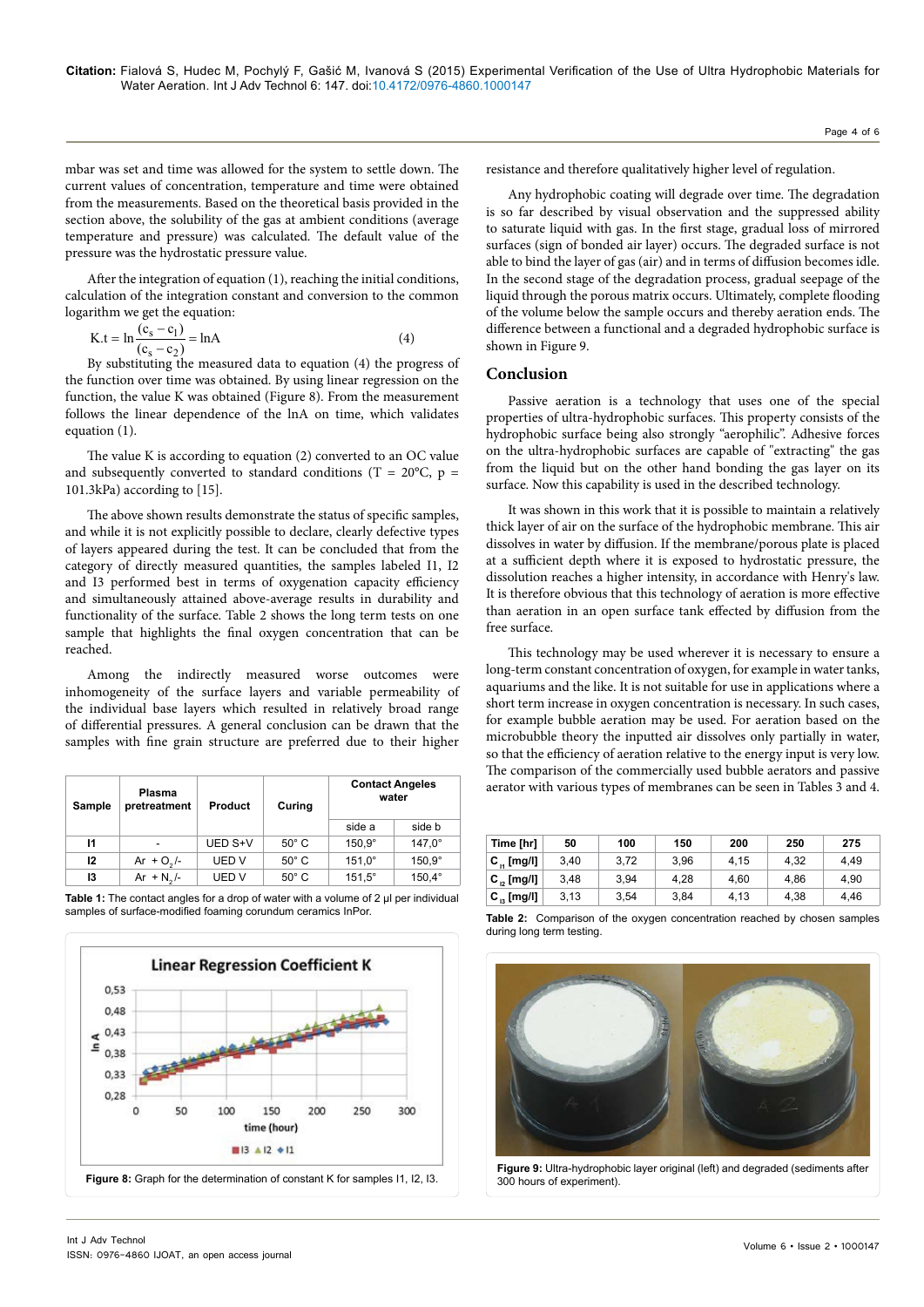#### **Citation:** Fialová S, Hudec M, Pochylý F, Gašić M, Ivanová S (2015) Experimental Verification of the Use of Ultra Hydrophobic Materials for Water Aeration. Int J Adv Technol 6: 147. doi:10.4172/0976-4860.1000147

# Page 5 of 6

| Sample             | <b>Notice</b> | Diameter [mm] | Area [m <sup>2</sup> ] | Depth of Submersion<br>[mm] | Volume of water<br>$\mathsf{[m^3]}$ | Pressure p.[kPa] | Pressure p,[kPa] |
|--------------------|---------------|---------------|------------------------|-----------------------------|-------------------------------------|------------------|------------------|
| 11                 | measured      | 53            | 0,0022                 | 920                         | 0.018                               | 101.0            | 110,316          |
| 12                 | measured      | 53            | 0.0022                 | 920                         | 0.018                               | 101.0            | 110,056          |
| 13                 | measured      | 53            | 0.0022                 | 920                         | 0.018                               | 101.0            | 110,496          |
| vz2                | measured      | 335           | 0.0881                 | 1730                        | 0.286                               | 101,0            | 127,671          |
| <b>AS055Tr</b>     | commercial    | -             | -                      | 876                         | 14.89                               | -                | -                |
| Equivalent AS055Tr | premise       |               | 8.3797                 | 920                         | 14.89                               | 101.0            | 110.056          |

Table 3: The comparison of samples with different diameter ultra-hydrophobic plate I-5 to vz2 and commercial product AS055Tr; P1: atmospheric air pressure [kPa]; P2: pressure at the inlet of the aeration element, primarily given by a hydrostatic pressure of the liquid and the resistance of the ceramic matrix with a hydrophobic surface [kPa].

| Sample                              | $(OC)_{20}$ [mg/(m <sup>3</sup> .h)] | <b>OC</b><br>$[mg/(m^3.h)]$ | $C, -C, [mg/l]$ | <b>Mass of Dissolved</b><br>$O2$ [mg] | Mass of Air [mg] | Gas Energy [J] | Power [mW] |
|-------------------------------------|--------------------------------------|-----------------------------|-----------------|---------------------------------------|------------------|----------------|------------|
| 11                                  | 3.17                                 | 1436.9                      | 2.01            | 36,23                                 | 1.56E+02         | 0.04           | 0,0003     |
| 12                                  | 5,75                                 | 2606.3                      | 1.5             | 27.04                                 | 1.17E+02         | 0,03           | 0,0002     |
| 13                                  | 4.53                                 | 2053.3                      | 1.89            | 34.07                                 | 1.47E+02         | 0.03           | 0,0002     |
| vz2                                 | 225                                  | 2552.7                      | 5               | 1430                                  | 6,17E+03         | 9,87           | 0,0685     |
| <b>AS055Tr</b>                      | 21840                                | $\overline{\phantom{a}}$    | 7.75            | 115398                                | 8.34E+06         |                | 640000     |
| <b>Equivalent</b><br><b>AS055Tr</b> | 21840                                | 2606.3                      | 7,75            | 115398                                | 4.98E+05         | 115.15         | 0,80       |

**Table 4:** Continuation of the comparison of the commercially used bubble aerators and passive aerator properties.

# **Nomenclature**

| $c_{s}$              | solubility of air under given temperature and pressure conditions                                                                              | $[mg \cdot l^{-1}]$             |
|----------------------|------------------------------------------------------------------------------------------------------------------------------------------------|---------------------------------|
| $c_1, c_2$           | current air concentration in the water at time $t_{i}$ , $t_{j}$                                                                               | $[mg \cdot l^{-1}]$             |
| K                    | volumetric coefficient of the air transfer                                                                                                     | $[h^{-1}]$                      |
| $\mathcal{C}_i$      | concentration of water saturation with gas                                                                                                     | $[mg \cdot l^{-1}]$             |
| oс                   | oxygenation capacity, indicates the amount of oxygen per volume unit of aerated water per time unit                                            | $[g \cdot m^{-3} \cdot h^{-1}]$ |
| $(\mathit{OC})_{20}$ | standardized oxygenation capacity multiplied by the empirical temperature coefficient [10]                                                     | $[g \cdot m^{-3} \cdot h^{-1}]$ |
| $K_i$                | absorption coefficient, i.e. the solubility of the gas in dependence on temperature                                                            | $[mg \cdot l^{-1}]$             |
| $P_i$                | partial pressure of the gas is directly proportional to the volume percentage in which is gas contained in the serving<br>mixture for aeration | [Pa]                            |
|                      | index that indicates the specific gas in a mixture serving for aeration                                                                        | $[-]$                           |

For passive (no bubble) aeration, the efficiency is maximal because the aeration is accomplished only by diffusion without the formation of bubbles.

The amount of air dissolved depends only on the surface of the porous plate or a suitably shaped container with a porous surface. Tables 3 and 4, the comparison of samples with different diameter of the ultra-hydrophobic plate.

The technology can be used both in small volumes (aquariums) as well as in large tanks where the desired oxygen concentration needs to be maintained in the long term.

Equivalent AS055 represents a hypothetical aeration element with

a total area size of approximately  $8.5 \text{ m}^2$  with a hydrophobic surface that is identical with sample I2. A common feature is the comparable oxygenation capacity with a commercial submersible aerator AS055. Tables 3 and 4 present the basic dimensions and parameters including the calculated values of the amount of sucked air and the energy requirements.

Mass of Dissolved Oxygen - stoichiometric calculation of the mass balance of oxygen dissolved in a given volume of aerated liquid.

Mass of Air - total value of the sucked air mass considering the weight ratio of the individual air components (75,51%  $N_2$ , 23,16%  $O_2$ , 1,28%  $Ar_2$ , 0,05%  $CO_2$ ). In the case of non-wettable surfaces it is a value calculated based on the oxygen concentration measurement in